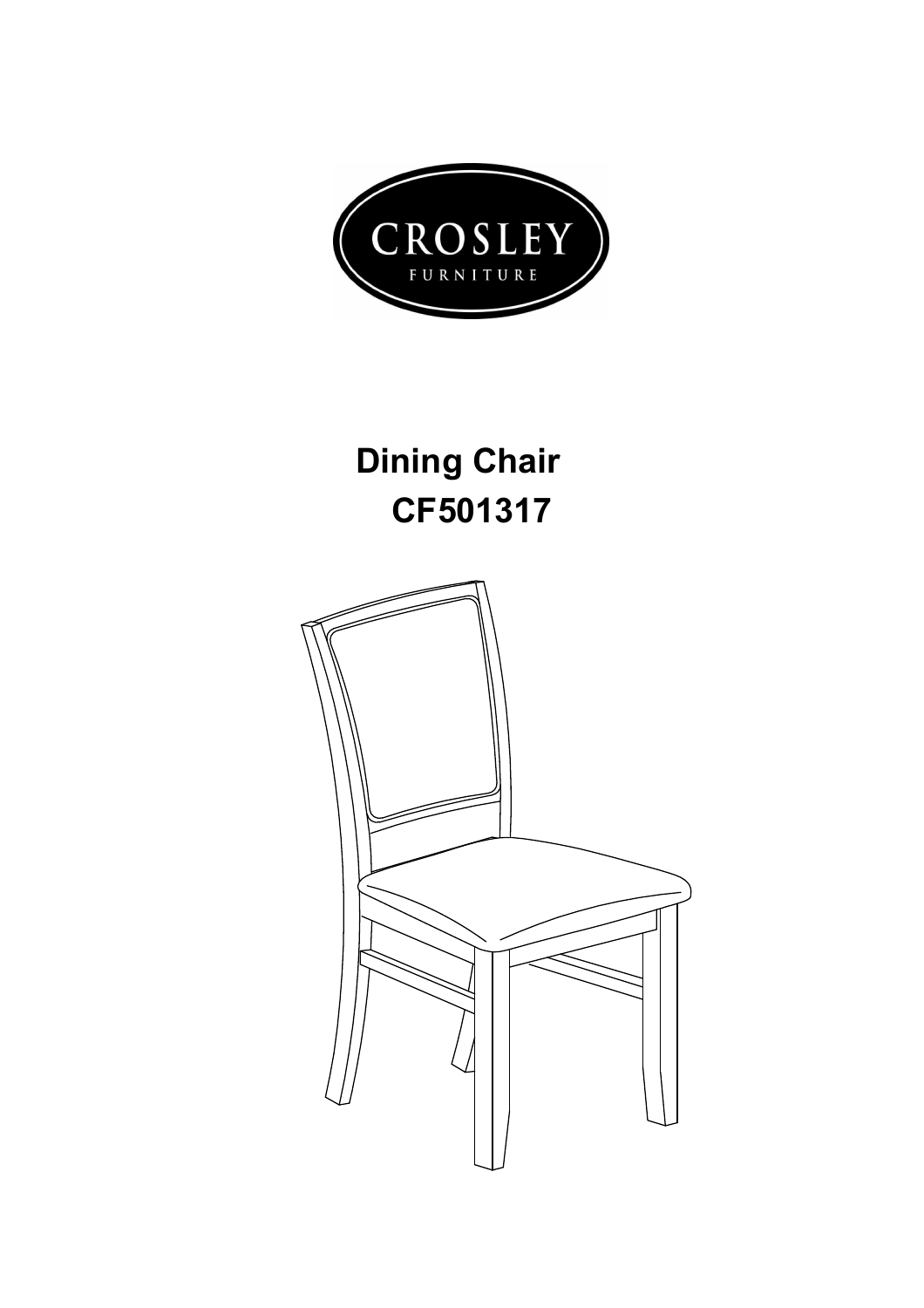| <b>PART LIST</b>     |               |                    |                   |                      |  |  |  |  |  |
|----------------------|---------------|--------------------|-------------------|----------------------|--|--|--|--|--|
| Α                    | B             |                    |                   | E                    |  |  |  |  |  |
|                      |               |                    |                   |                      |  |  |  |  |  |
| <b>Back</b><br>2 PCS | Seat<br>2 PCS | Right Leg<br>2 PCS | Left Leg<br>2 PCS | Leg Support<br>4 PCS |  |  |  |  |  |

## HARDWARE LIST

| '#                           | #2                             | #3                                   | #4                                       | #5                                     |
|------------------------------|--------------------------------|--------------------------------------|------------------------------------------|----------------------------------------|
|                              | שננננגני                       | WWW                                  |                                          |                                        |
| M6 x 80mm                    | $M6 \times 60$ mm              | M6 x 40mm                            |                                          |                                        |
| Long Bolt<br>8 PCS (Extra 1) | <b>Bolt</b><br>8 PCS (Extra 1) | <b>Short Bolt</b><br>4 PCS (Extra 1) | <b>Spring Washer</b><br>20 PCS (Extra 1) | <b>Flat Washer</b><br>20 PCS (Extra 1) |

| M4 x 38mm                       | M4                   |  |
|---------------------------------|----------------------|--|
| <b>Screw</b><br>8 PCS (Extra 1) | Allen Wrench<br>1 PC |  |

 $\blacktriangleright$ 

ADDITIONAL TOOLS (Not Provided) Note: It is not recommended to use power tools during assembly.

Phillips Head Screwdriver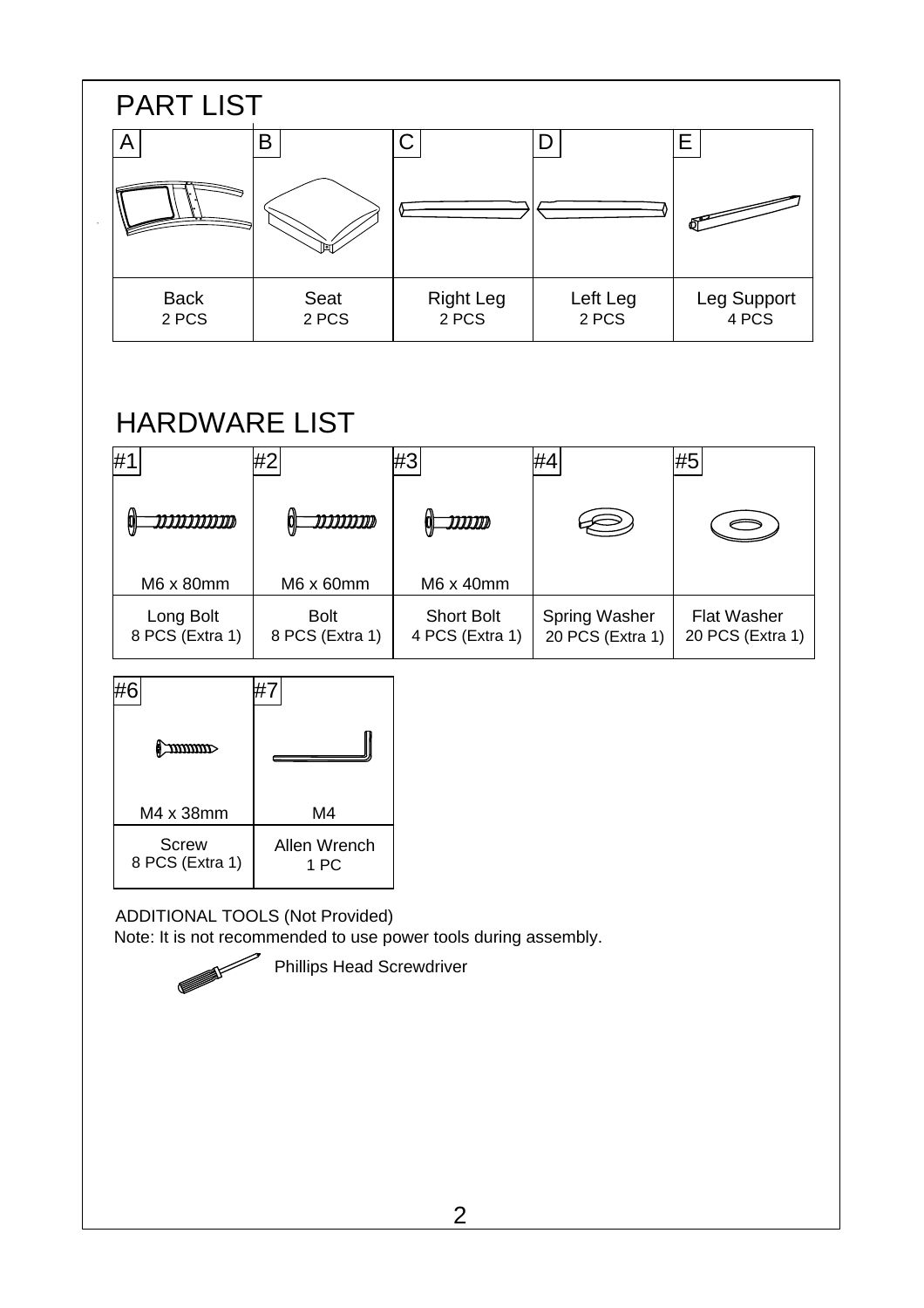Step 1 . Attach seat (part B) to back (part A) using long bolts (part #1), short bolts (part #3), spring washers (part #4), flat washers (part #5), and allen wrench (part #7).

NOTE: Please do not fully tighten bolts until unit is fully assembled.



3

#7 x1

#2